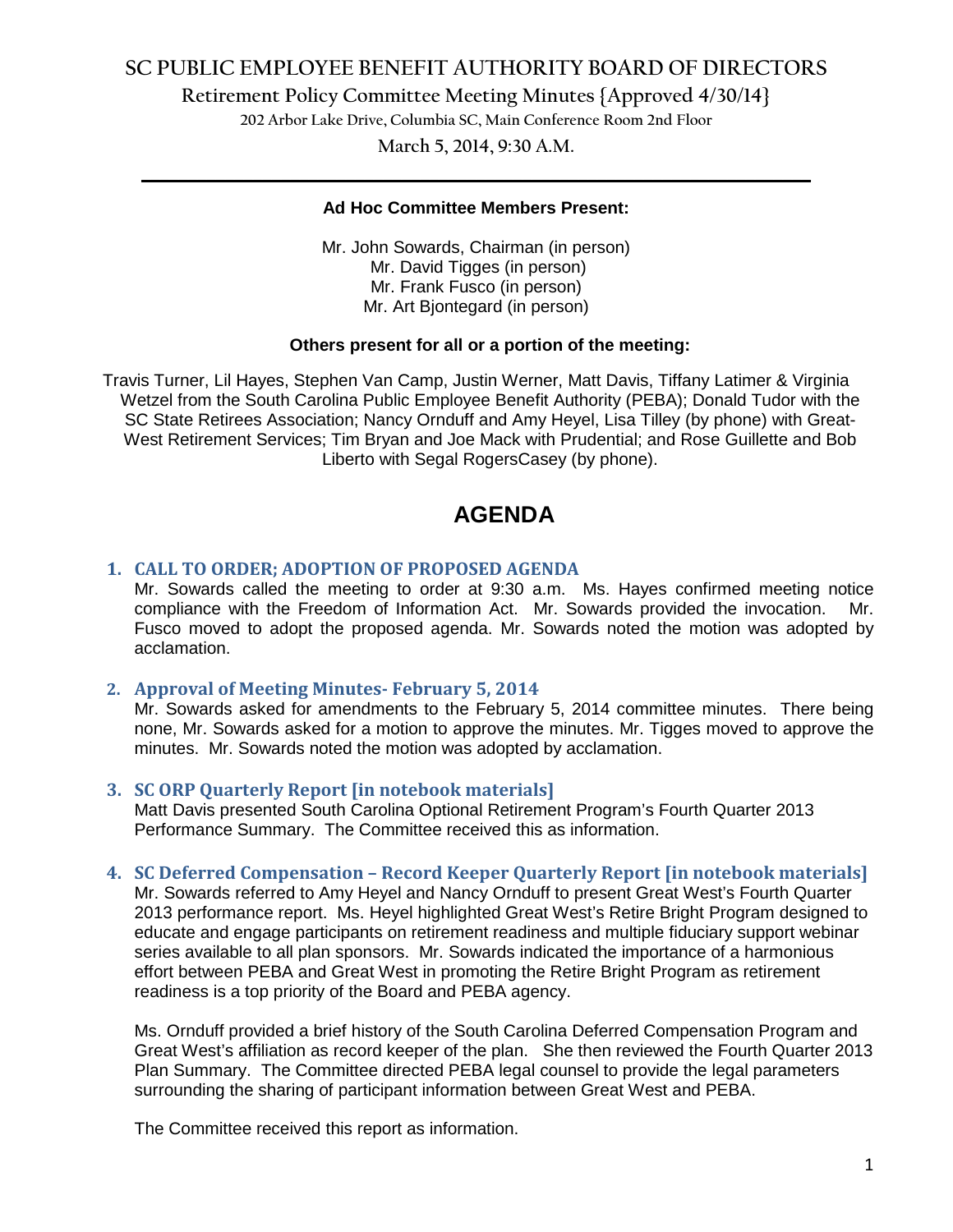### **SC PUBLIC EMPLOYEE BENEFIT AUTHORITY BOARD OF DIRECTORS**

**Retirement Policy Committee Meeting Minutes {Approved 4/30/14}**

**202 Arbor Lake Drive, Columbia SC, Main Conference Room 2nd Floor**

# **March 5, 2014, 9:30 A.M. \_\_\_\_\_\_\_\_\_\_\_\_\_\_\_\_\_\_\_\_\_\_\_\_\_\_\_\_\_\_\_\_\_\_\_\_\_\_\_\_\_\_\_\_\_\_\_\_\_\_\_\_\_\_\_\_\_\_\_\_\_\_\_\_\_\_\_\_\_\_\_\_**

#### **5. SC Deferred Compensation – Best Practices continued**

Mr. Sowards referred to Rose Guillette with Segal RogersCasey to continue her presentation from the February committee meeting of best practice recommendations for the SC Deferred Compensation Program.

There was discussion regarding the SEC mandates surrounding fee disclosure to participants.

Mr. Sowards decided to discontinue Segal's presentation due to technical difficulties with the teleconference system. Mr. Bjontegard noted this was not the first meeting where audio technical difficulties have occurred and would like for PEBA staff to make the corrections a top priority.

#### **6. Old Business**

#### 2014 PEBA Board Retreat Follow-up:

Justin Werner, PEBA Counsel, provided a brief legislative update of on the activity of Senate Bills S.952, S.954, S.962, and House H.1008.

Mr. Sowards requested a legislative update as a standing committee item at every Retirement Policy Committee meeting.

Mr. Bjontegard advised that the FAAC Committee has taken ownership of the following items discussed at the PEBA Board Retreat: development of a bonus recognition program; development of a more robust legislative monitoring system to incorporate Board member interaction; and scheduling a follow-up visit with Baldridge Consultant, David McClaskey, to work with each subcommittee in developing defined objectives.

Mr. Sowards requested an urgent follow-up from PEBA's legal department defining the lobbying parameters between Board Members and PEBA Staff with legislators and legislative staff.

Ms. Hayes advised that updates on all legislation involving PEBA will be provided at all Committee and Board meetings.

Mr. Sowards would like the Committee to continue reviewing both CEM Benchmarking and the implementation of GASB 68 at a future date.

#### SC Deferred Compensation Program: Best Practices Recommendations

The Committee directed PEBA Staff to review all best practice recommendations offered by PEBA's fiduciary, Segal RogersCasey, and list in prioritized order the recommendations that they suggest should be implemented. In doing so, PEBA staff should interface with the record keeper.

#### **7. New Business**

The Committee discussed PEBA's relations with Retirement System Investment Commission (RSIC).The Committee discussed the possibility of strengthening PEBA's administrative relations with RSIC in order to legally create standing authority for both entities to make joint decisions on